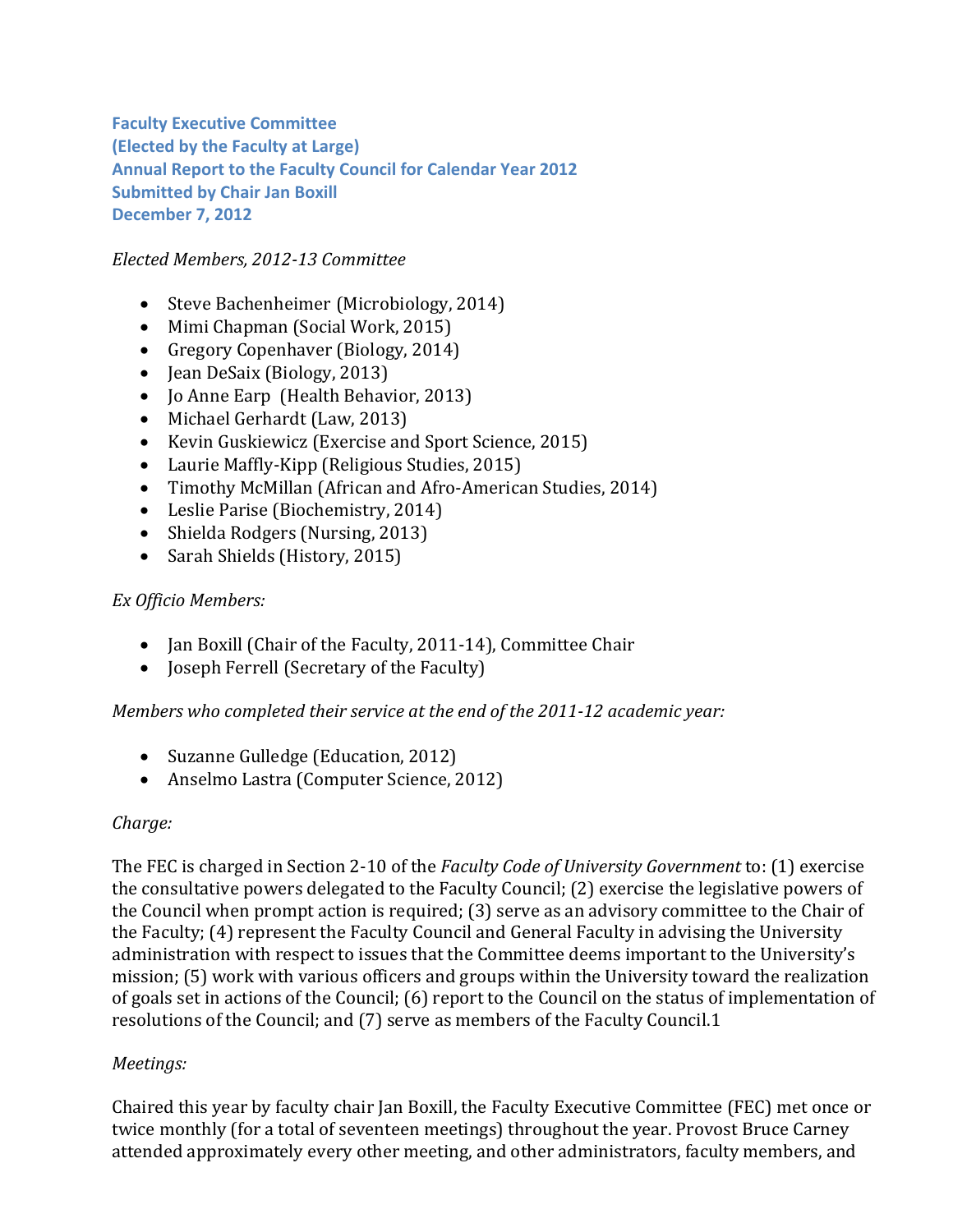chairs of various faculty committees joined the FEC as appropriate. The FEC also met periodically with Chancellor Thorp to discuss topics of importance.

#### *Activities This Past Year:*

The Faculty Executive Committee continued this year to play several key roles: to serve as a forum for soliciting diverse faculty viewpoints and input on pressing university-wide issues, proposed policy changes, initiatives, and projects; to serve as an advisory body to the Chair of the Faculty, Provost, and Chancellor; and to act in place of Faculty Council on issues where timely action is needed. In addition, this year FEC met once with the Chancellor's Advisory Committee and provided significant contributions to Agenda Committee planning for Faculty Council meetings.

FEC spent substantial time and attention throughout the year on issues related to the ongoing revelations about problems having to do with the academic work and experiences of studentathletes, particularly football players. With their faculty colleagues, FEC members were deeply troubled in the spring of 2012 when campus reports revealed that a faculty member in the African and Afro-American Studies Department had offered, over several years, courses and independent studies requiring little work that appeared to have been designed especially for the benefit of student-athletes.

After a thorough discussion of the various campus reports and media coverage of this issue at the May 14, 2012 meeting and in response to significant feedback from faculty colleagues, FEC authorized Chair Boxill to appoint a subcommittee consisting of Profs. Steven Bachenheimer, Michael Gerhardt, and Laurie Maffly-Kipp to investigate further. This committee conducted its work throughout May, June, and early July and issued its findings in a report on July 26, 2012. That report is available on the FEC page within the Office of Faculty Governance website at

#### http://faccoun.unc.edu/wp-content/uploads/2010/10/20120726ReportFECSub 9\_FINAL.pdf

The report benefitted from considerable deliberation by FEC at several meetings from May through September (including extended discussion of how the subcommittee's recommendations on improvements to academic advising might be implemented). It also resulted in immediate actions on the part of Chancellor Thorp to bring the Academic Support Program for Student-Athletes under firmer control of the College of Arts and Sciences and to launch a thorough outside investigation of the problems with athletics and academics (this investigation is being led by former Governor Jim Martin). Thorp also appointed Hunter Rawlings, president of the Association of American Universities, to lead a discussion on campus in the spring of 2013 about the future relationship between academics and athletics. Chancellor Thorp's actions in response to the FEC and other related reports on the academic fraud situation were detailed in a public announcement to the campus on August 16, 2012.

Related to this situation, a significant issue for FEC in the fall of 2012 was developing a response to Chancellor Thorp's unexpected announcement of his intention to step down in the summer of 2013. This announcement led to an emergency meeting of FEC on September 17 and a called General Faculty meeting attended by approximately 250 people on September 18. Both FEC and the General Faculty approved statements in support of the chancellor continuing in his position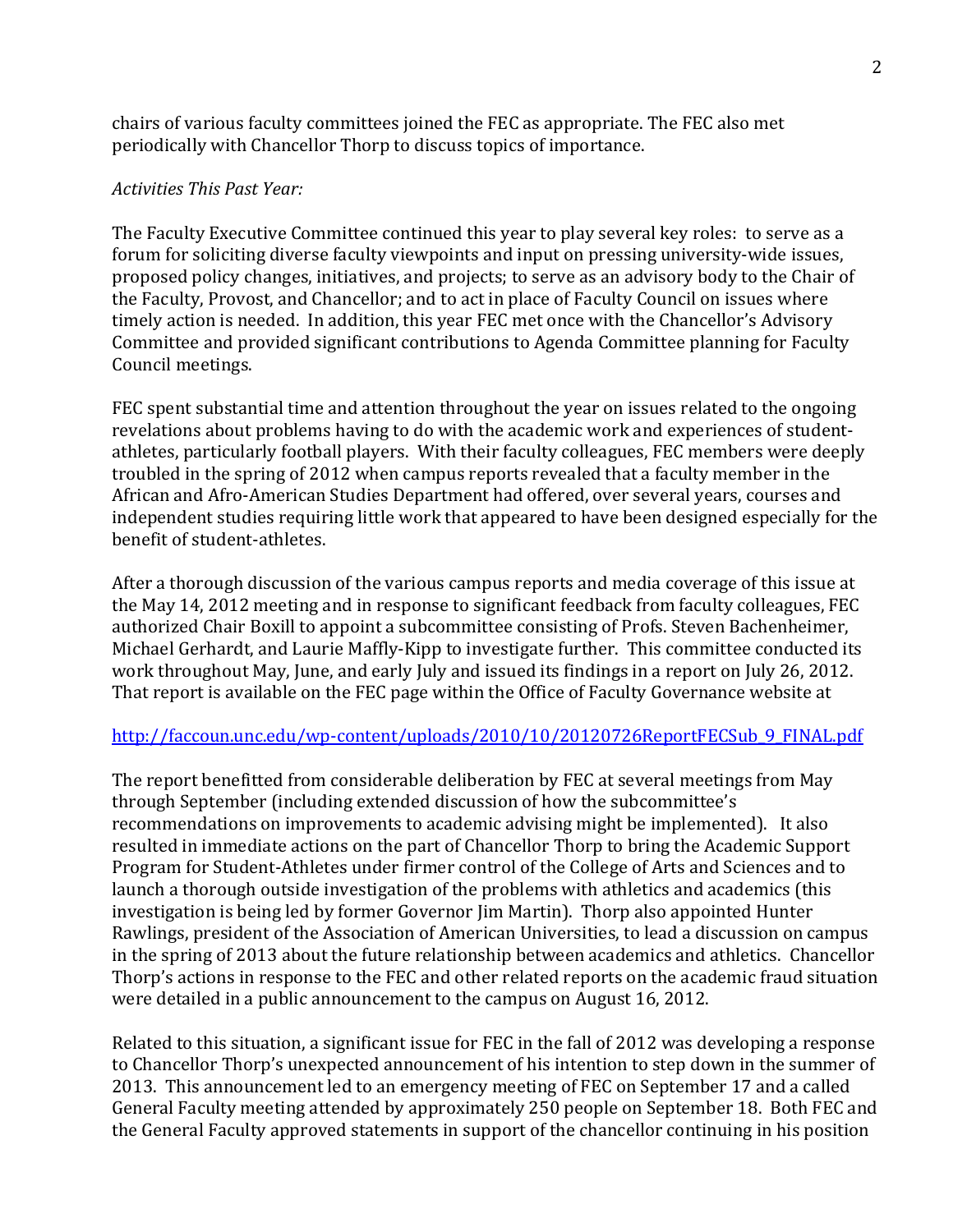that they forwarded to UNC system president Tom Ross. These entreaties, however, were unsuccessful in convincing Thorp to reconsider his decision.

Other important issues to which the FEC devoted substantial time at several of its meetings in 2012 included:

- The changing landscape of textbooks (this discussion informed development of a panel presentation at the Faculty Council meeting on March 16, 2012).
- The need to engage in public discourse around the value and future of publicly funded higher education, especially in light of North Carolina's changing political landscape.
- The work emanating from the Honor System Task Force, including
	- $\circ$  the decision (after a pilot study conducted in the spring and summer of 2012) to adopt Turnitin for use on this campus;
	- o the creation of an online honor system training module integrated with Sakai that was launched in the fall of 2012; and
	- $\circ$  the ongoing discussion about short- and longer-term honor system reforms (including departmental liaisons, a faculty/student resolution process, and a proposed "FX" grade). Most of these conversations are still in progress.
- The imprisonment of physics Prof. Paul Frampton in Argentina and the university's decision to suspend his pay.
- Significant discussions, on an ongoing basis, of Faculty Council activities, including the Fall 2012 resolutions from Educational Policy Committee on standard guidelines for syllabi and independent studies, and other matters including the Hettleman Award process, and strategies for fostering a culture of substantive discussion and participation at Faculty Council.
- UNC system Advisory Committee on Strategic Directions formed in the fall of 2012. Discussion of this undertaking emphasized the need and opportunities for faculty engagement in the process, especially in crafting coherent public arguments on behalf of the liberal arts in light of discussions focused on the state's business and economic needs, and in helping to develop appropriate metrics and goals for college attainment.
- The search for a new chancellor to succeed Holden Thorp.
- The proposed policy changes to the Board of Governors' Code emanating from the work of the UN system Faculty Assembly, especially the proposed reduction of the drop period, which is opposed by faculty and administration at Chapel Hill as detrimental to the interests of our students. FEC developed a statement of Chapel Hill's arguments against to this proposed change, which was forwarded to Board of Governors Chair Hannah Gage on November 7, 2012.

Other matters that came before the FEC also included:

- Improved campus emergency procedures;
- Campus tuition increases, graduate tuition remission, and allocation of a base percentage of tuition receipts to financial aid;
- Ongoing planning for the Carolina North property;
- Campus lab safety responsibilities and fostering a campus safety culture;
- Revisions to the *Faculty Code of University Government* to allow for removal of nonparticipating members from campus standing committees, to revise the charge of the